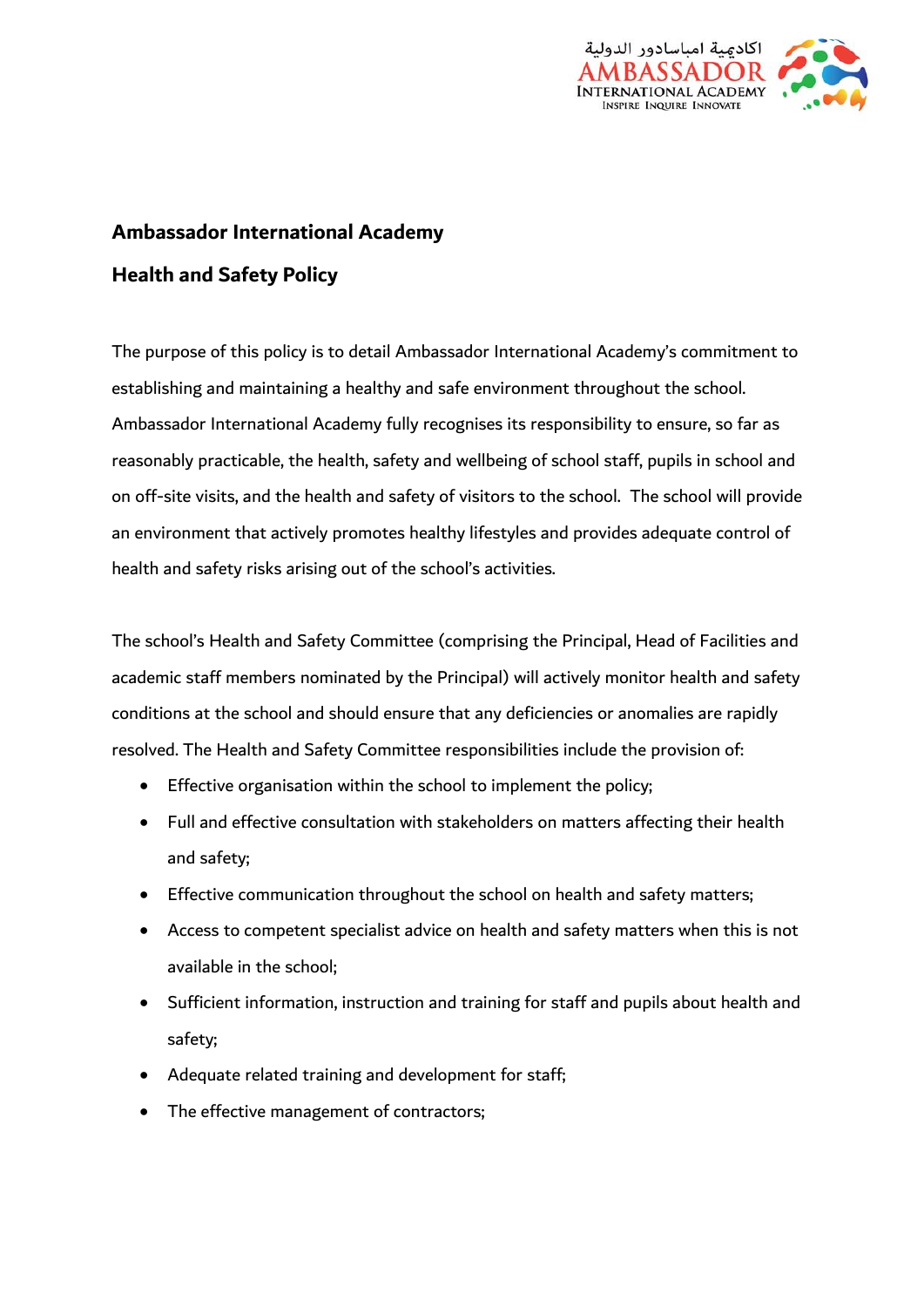• The effective monitoring and review of the implementation of the Health and Safety Policy and health and safety performance.

Further, Ambassador International Academy will make a contribution to wider aspects of pupils' health and wellbeing during their school years, and to their capacity to manage these aspects beyond school.

This policy details the school's commitment to health and safety in the following areas:

| 1              | Health                                                |
|----------------|-------------------------------------------------------|
| 1.1            | Curriculum inclusions                                 |
| 1.2            | Healthy lifestyles                                    |
| 1.3            | Healthy eating and hydration                          |
| 1.4            | Emotional health and wellbeing                        |
| $\overline{2}$ | <b>Safety</b>                                         |
| 2.1            | Medical provision                                     |
| 2.2            | Safeguarding of pupils                                |
| 2.3            | <b>Emergency situations</b>                           |
| 2.4            | Site safety                                           |
| 2.5            | Safety of pupils off site                             |
| 2.6            | Hire of school facilities                             |
| 2.7            | The Control of Substances Hazardous to Health (COSHH) |

# **1 Health**

### **1.1 Curriculum Inclusions**

The curriculum at Ambassador International Academy will contain defined areas that promote the health, safety and broader wellbeing of pupils, including the following:

### Physical Education

The Physical Education curriculum will inspire all pupils to succeed and excel in competitive sport and other physically demanding activities. Through structured physical activity, the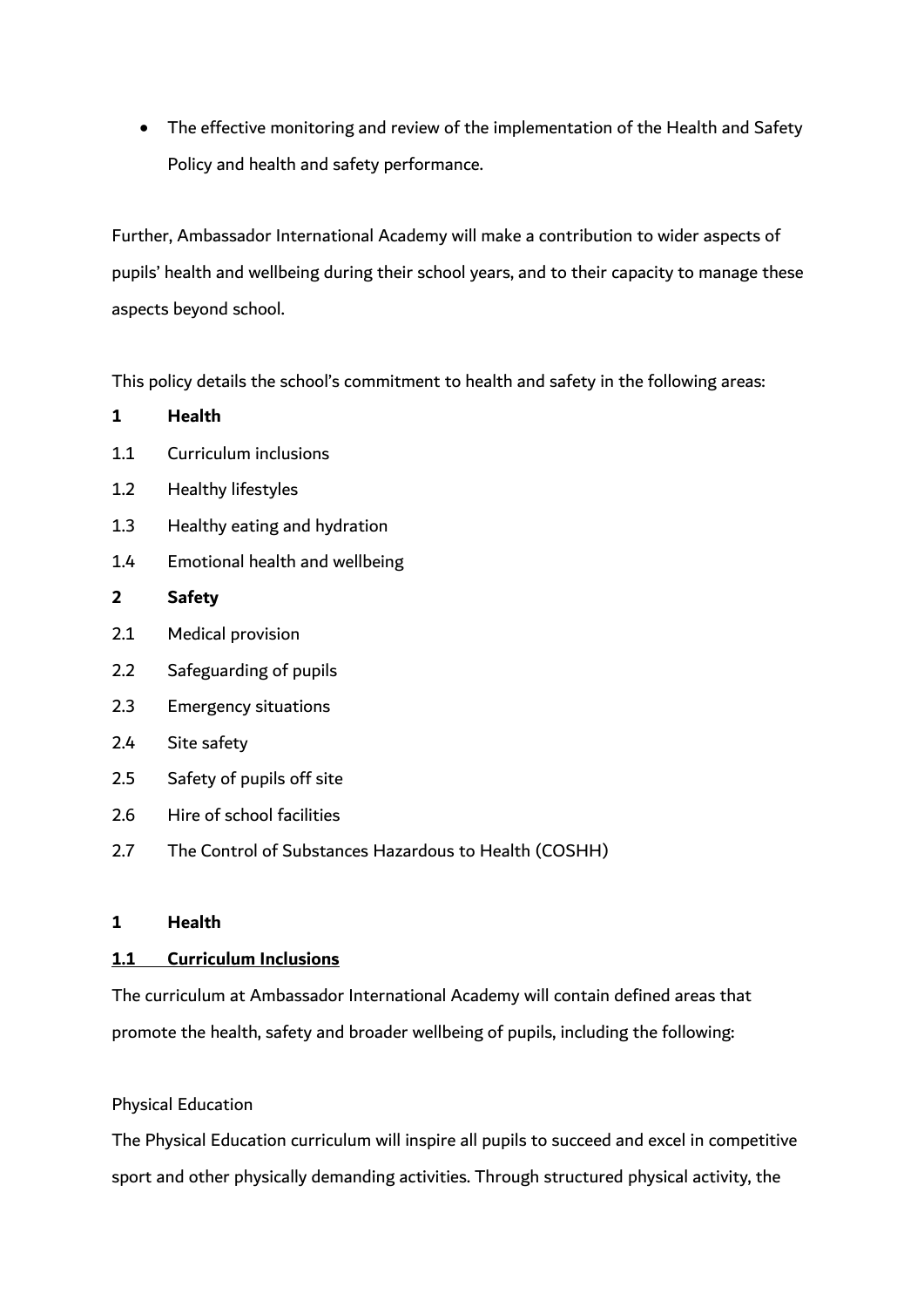physical education curriculum should provide opportunities for pupils to become physically confident in a way that supports their health and fitness.

# **Personal, Social, Health and Economic (PSHE)Eeducation**

PSHE will promote pupils' personal, social and health development, providing them with the knowledge, skills and understanding that they need to:

- stay healthy and safe;
- develop worthwhile relationships;
- respect differences;
- develop independence and responsibility;
- make the most of their own abilities and those of others.

PSHE is closely linked with Spiritual Moral Social Cultural (SMSC) provision.

### **Spiritual Moral Social Cultural (SMSC)**

The ethos of Ambassador International Academy is such that all people who come into the school, whether staff, learner, parent or visitor, are valued as individuals in their own right. They should set, and be entitled to expect from others, good standards of behaviour, marked by respect and responsibility. The school will help students to develop an inner discipline and will encourage students to not just 'follow the crowd' - they will make up their own minds and be ready to accept responsibility for what they do. They will want to be honest with themselves and with others. They will develop a strong sense of their self-worth.

The school will provide four related areas of pupil development, defined as:

- spiritual development: relates to an awareness of mystery and a process of reflection, through which learners acquire insights into their own personal being and their place in the world;
- moral development: refers to a learner's understanding, attitude and behaviour with reference to what is right and what is wrong;
- social development: refers to a learner's progressive acquisition of the competencies and qualities needed to play a full part in society;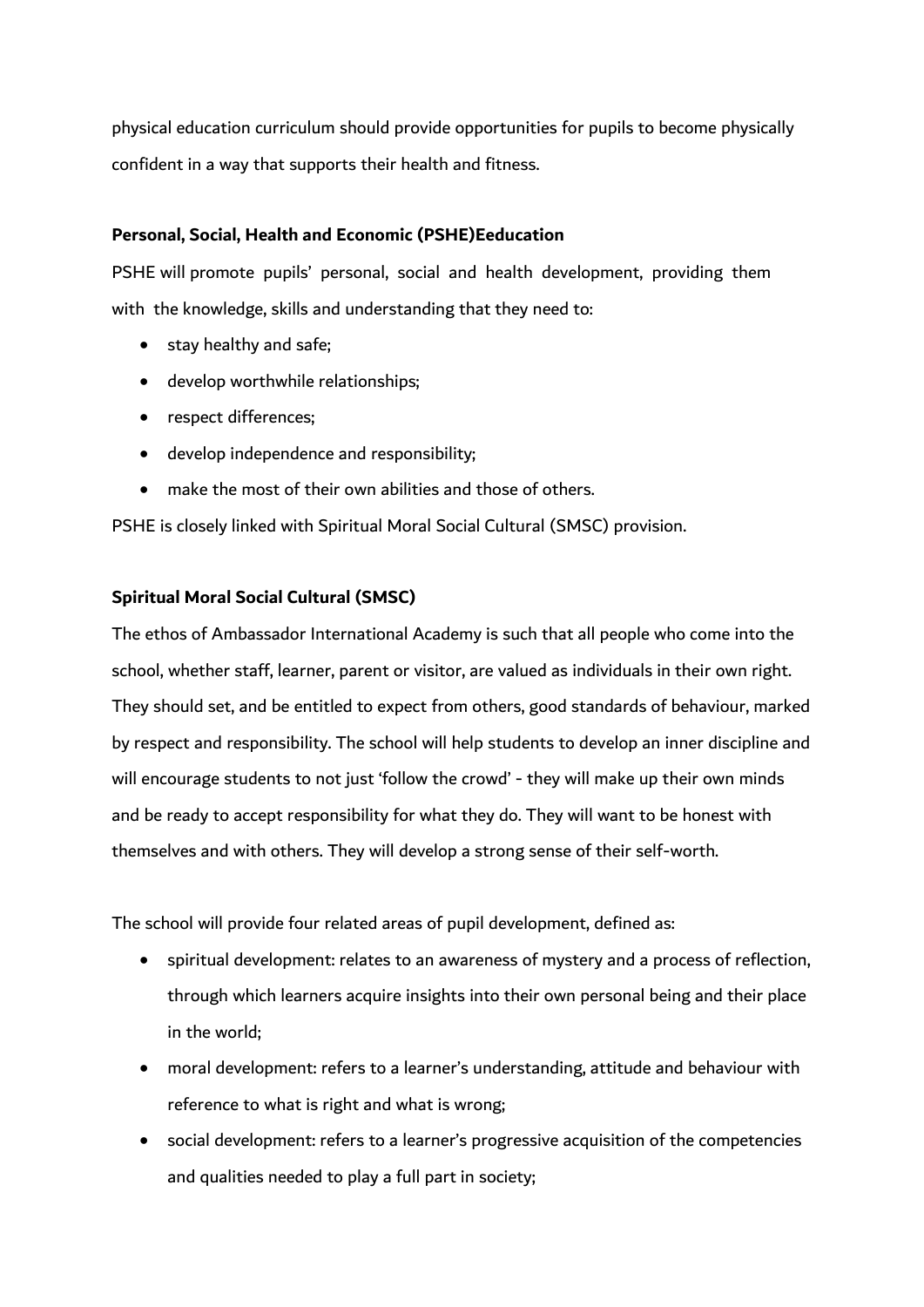cultural development: refers to a learner's developing understanding of beliefs, values and customs in social, ethnic and national groups different to their own.

### **1.2 Healthy Lifestyles**

### **Exercise**

Ambassador International Academy subscribes to the research backed view that physical activity benefits pupils' physical and mental health, their social skills, their academic performance and their classroom behaviour. The school will ensure that physical activity is available to pupils through:

- outdoor play as part of the EYFS and PYP curriculum;
- physical education as a curriculum inclusion until the end of Grade 10;
- the provision of Extra Curricular Activities (ECAs) that promote physical activity;
- curriculum enrichment programmes involving physical activity ;
- involvement in local sporting leagues and competitions;
- school based sporting house competitions and the annual sports week
- break times during which playground provision is made for active play;
- the provision of shaded and open playground facilities;
- the provision of specialised indoor and outdoor facilities for exercise and in support of the Physical Education Curriculum.

Additionally, AIA will:

- provide clear leadership and management to develop and monitor its physical activity policy;
- consult with students about the physical activity barriers offered to them, identify barriers to participation and seek to remove them;
- ensure that there is appropriate training for those involved in providing physical activity;
- encourage staff to take part in physical activity.

### **Sun Safety**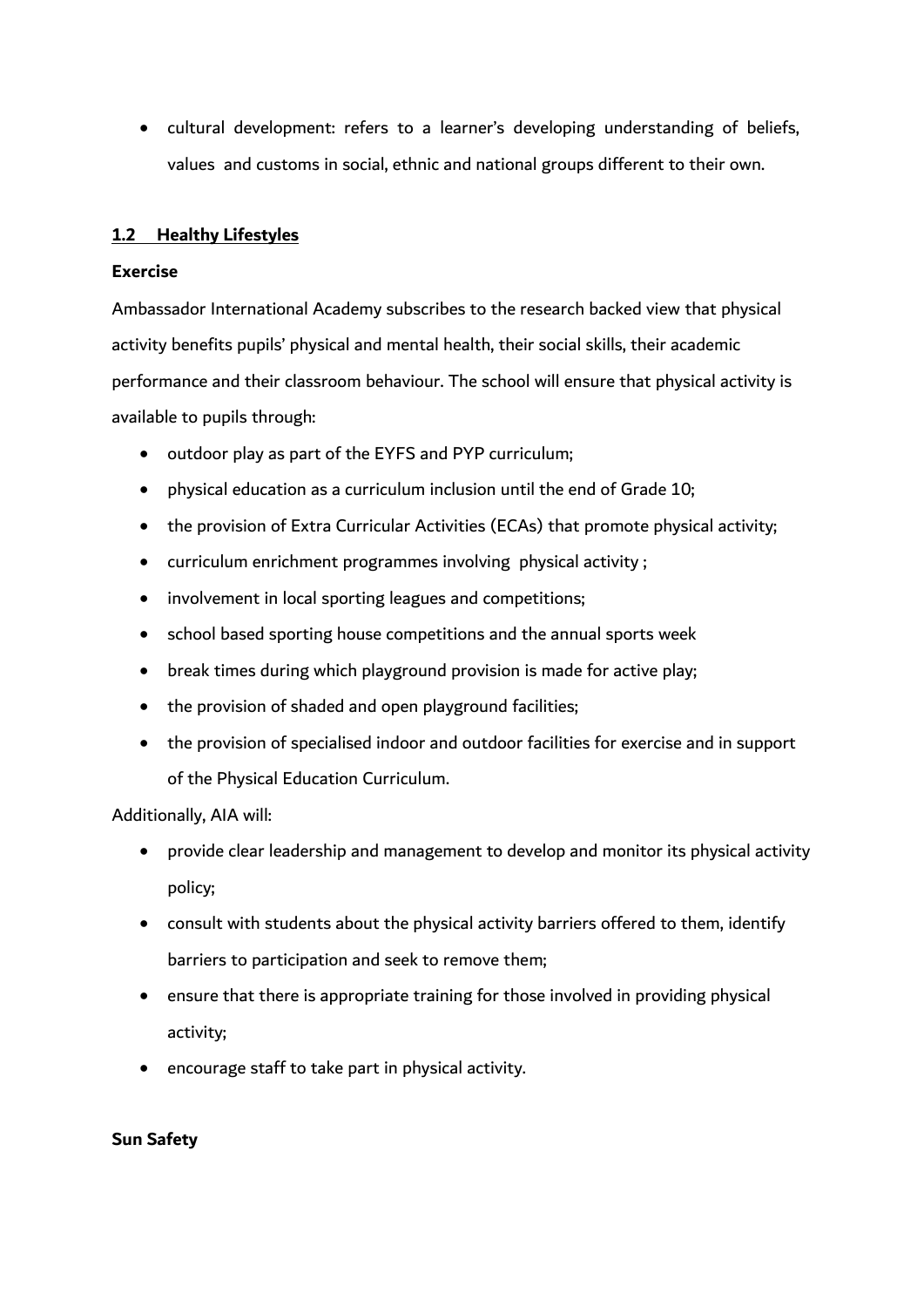AIA will ensure sun safety for pupils through the provision of shaded playground areas and through a 'No Hat No Play' strategy for Primary students.

### **Inclement Weather**

The school will make provision for break times during the following weather conditions:

- the temperature in the sun reaches 39∘C;
- the temperature in the shade reaches 39∘C;
- high winds carrying dust;
- light rain;
- heavy rain.

Special provision will be made for Physical Education classes and ECAs during the same range of conditions.

# **1.3 Healthy Eating and Hydration**

AIA is committed to developing pupils' confidence and understanding in making healthy food choices. The school and will promote healthy eating by:

- developing a whole-school food policy in consultation with students, parents and staff;
- consulting students about food options through the student council and acting on their feedback within the parameters of the whole-school food policy;
- ensuring that healthy food and drink options are available through the school canteen and promoting their inclusion in food brought from home;
- monitoring students' food choices;
- providing attractive and welcoming food eating environments for students and staff;
- ensuring that pupils have opportunities to learn about different foods in the context of a balanced diet.

# **Nut Free School**

Due to the number of students and staff having allergies to nuts, AIA does not permit food that contains nuts on the premises, as specified in the school's Nut Free School Policy.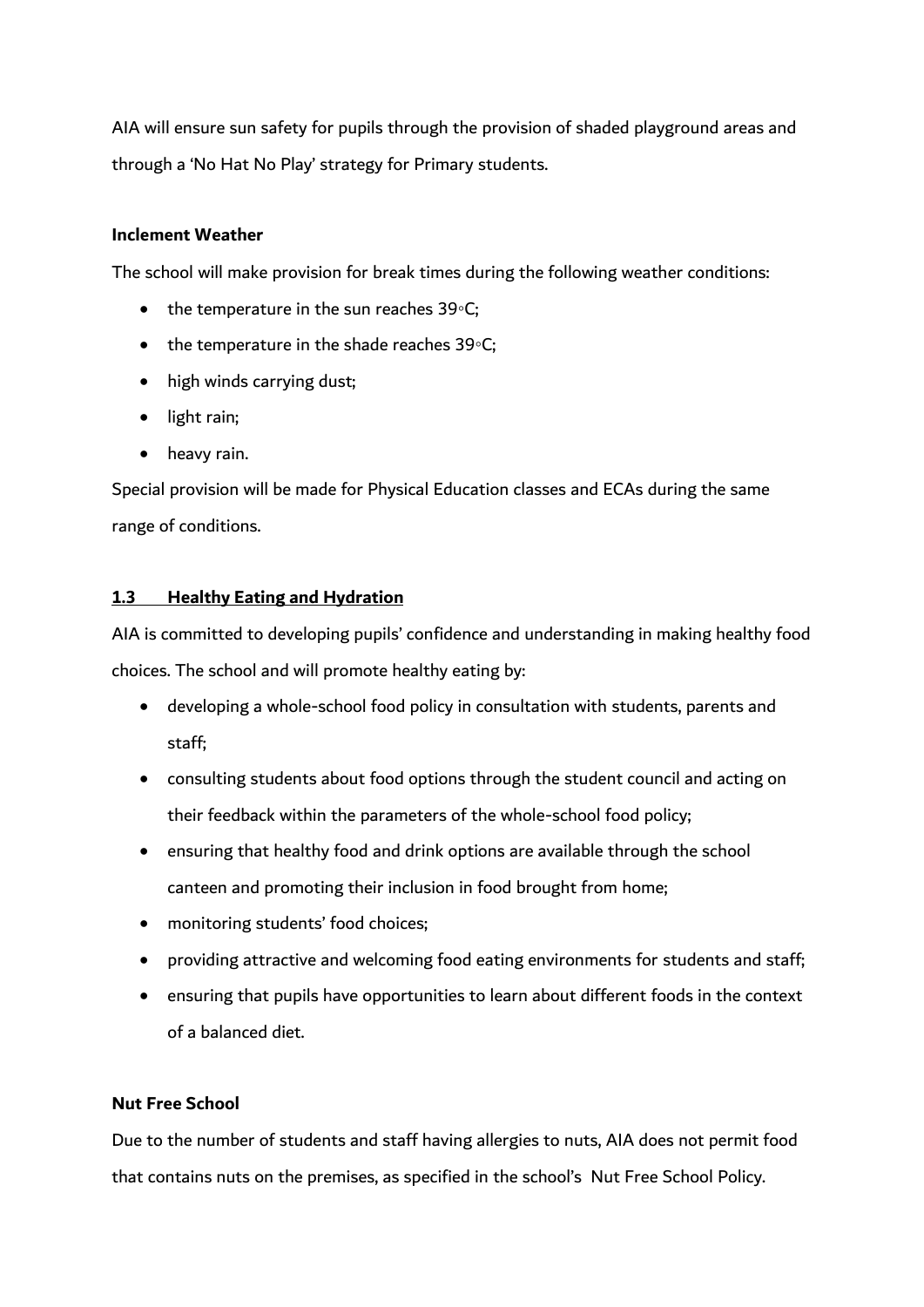### **Hydration**

In order to ensure proper hydration, AIA will promote the drinking of water throughout the day, especially after physical activity and during hot weather. The school will:

- provide water fountains both inside and outside the school building;
- require parents to ensure that their child brings a refillable water bottle to school each day;
- permit access to water throughout the day;
- remind younger children to drink water, recognising that young children are less heat tolerant and more susceptible to dehydration, especially when being physically active and in hot climates.

# **1.4 Emotional Health and Wellbeing**

Ambassador International Academy believes that it should promote students' positive emotional health and wellbeing by helping them to understand and express their feelings, build their confidence and develop their emotional resilience. Towards this end the school will:

- employ a trained professional as a School Counsellor who provides support to pupils, families and staff;
- provide clear leadership to create and manage a positive environment that enhances emotional health and wellbeing, including the management of the school's behaviour and anti-bullying procedures;
- identify vulnerable individuals and groups and establish strategies to support them and their families;
- have clear, planned curriculum opportunities for pupils to understand and explore feelings using appropriated learning and teaching strategies;
- have a pastoral support system in place for students and staff to access advice, especially at times of bereavement and other major life crises;
- have explicit values underpinning positive emotional health that are reflected in practice and work to combat stigma and discrimination;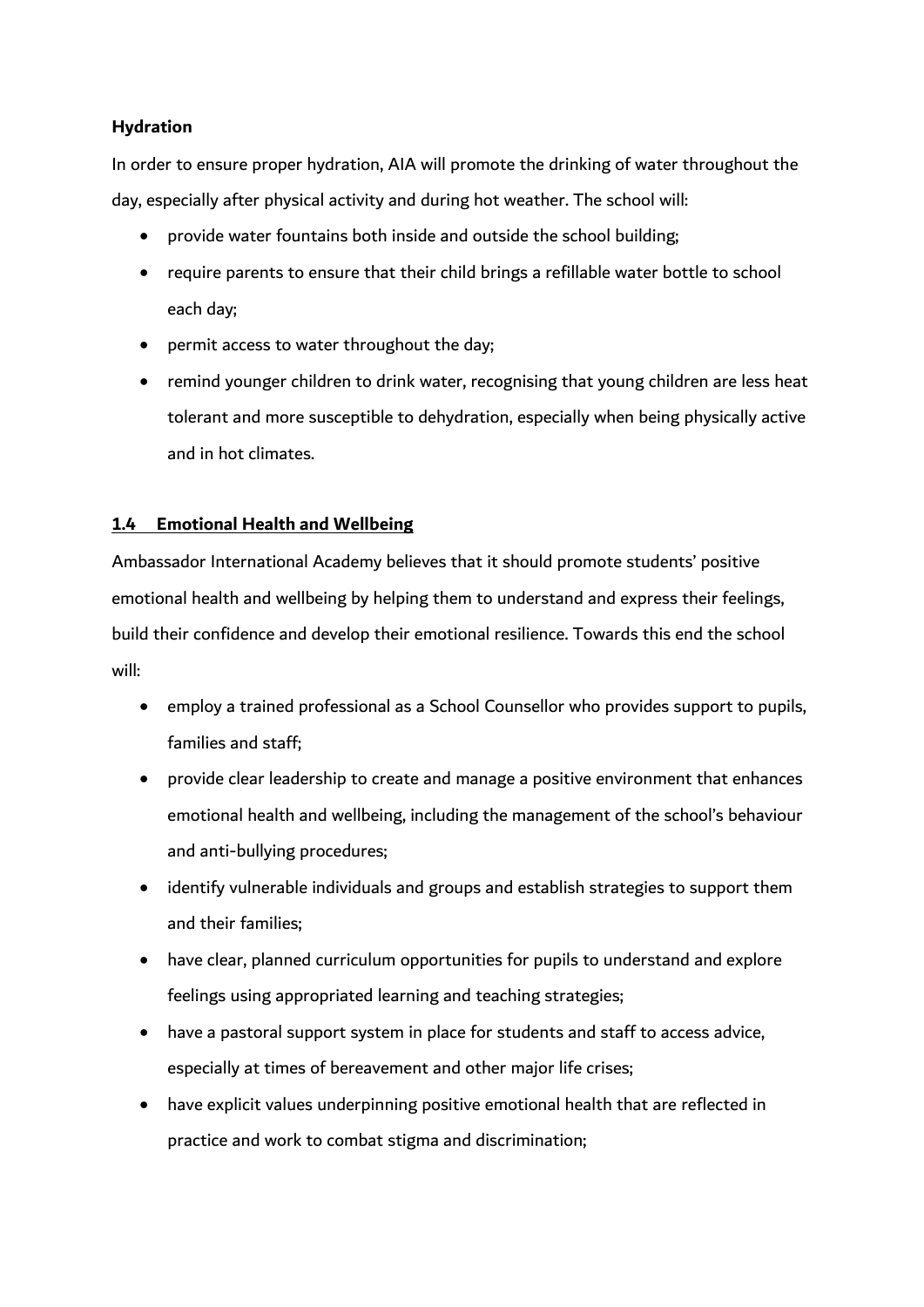- provide opportunities for pupils to participate in school activities and responsibilities to build their confidence and self-esteem;
- have a clear confidentiality policy;
- provide appropriate professional development for those in a pastoral role.

# **2 Safety**

# **2.1 Medical Provision**

Ambassador International Academy is committed to providing a high standard of healthcare to all students and staff members. The school will provide a nurse who is available throughout the school day for First Aid and on the spot emergency care.

The general duties of the Nurse will be to:

- provide First Aid and emergency attention;
- care for students who are sick or injured until collected from school by a parent or guardian;
- check and restock the first aid boxes located throughout the school on a monthly basis;
- administer medications in emergencies.

If medication is requested by a student, the school Nurse will follow a strict protocol that calls for signed / verbal permission from the parent or guardian (telephone permission is acceptable).

If a student requires their own prescribed medication in school for any reason they must label it clearly and keep it in the Nurse's room. The parent must complete and sign a 'receipt of medication' form available from the Nurse.

# **Keeping Students at Home / Sending Students Home for Medical Reasons**

In the interest of the health of all members of the school community, including individual students themselves, Ambassador International Academy requires that students be kept at home if they display the following symptoms:

Fever: above 37.5 (high);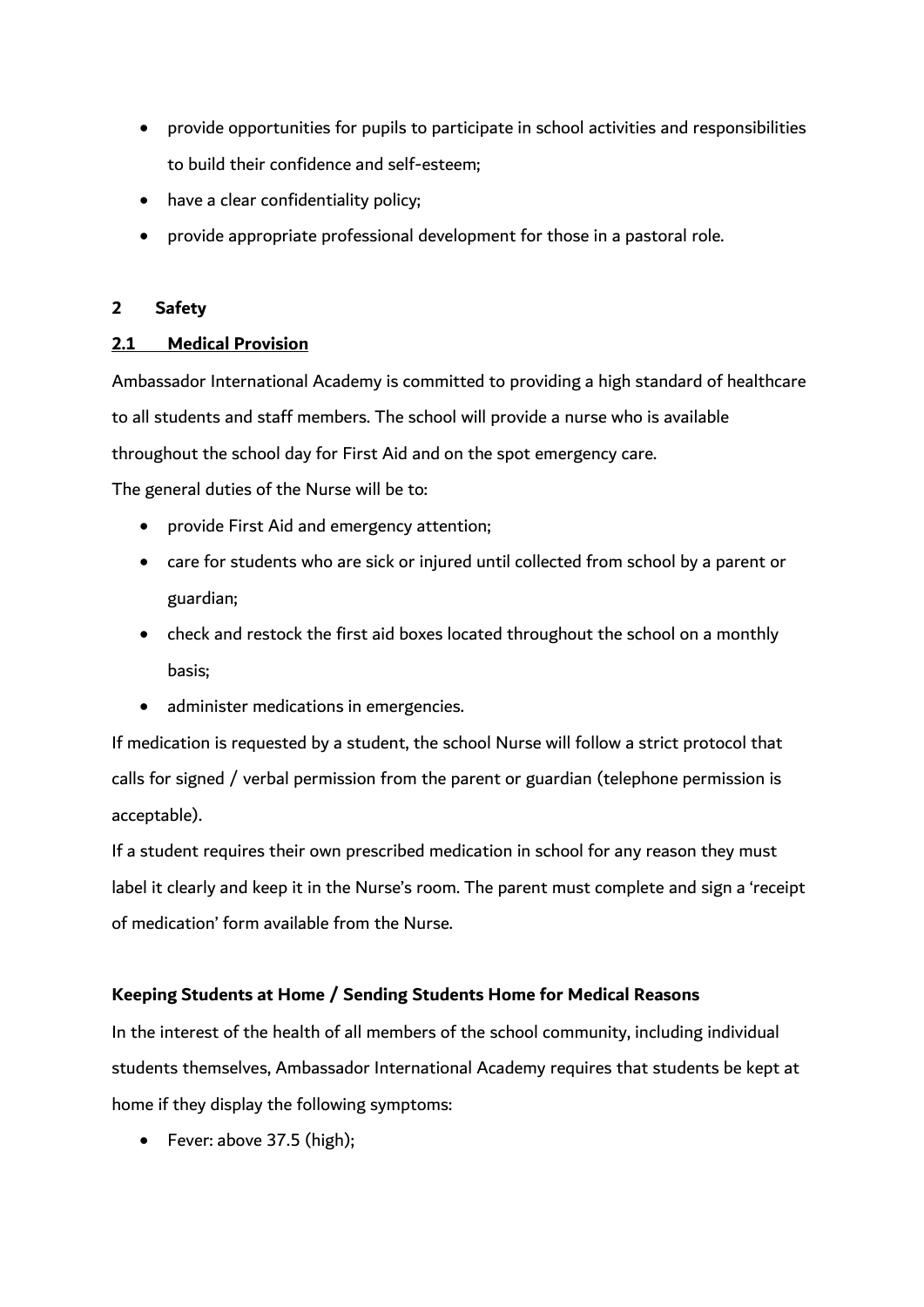- Vomiting: must not return to school for 48 hours after the last episode of vomiting to prevent cross infection;
- Diarrhoea: must not return to school for 48 hours after the last episode of diarrhoea to prevent cross infection;
- Impetigo: students can return after 48 hours of starting treatment;
- Conjunctivitis: students can return after 48 hours of starting treatment;
- Severe headache along with sensitivity to light;
- Unknown rashes.

If parents believe that their child is not well enough to attend the school, then they should keep him/ her at home until s/he is well enough to return.

In an event of a student feeling unwell during school, the school Nurse will assess and in some cases send students home. Students with the symptoms listed above, or for other reasons at the Nurses' discretion, will be sent home as a matter of policy.

### **Emergency Procedures for Injuries or Serious Illness**

When a student becomes seriously unwell or injured during school, the school Nurse should be contacted. The Nurse will follow an emergency procedure which includes the responsibility for:

- carrying out a medical assessment;
- providing medical care;
- calling an ambulance if necessary and giving a full medical hand over to the ambulance team;
- liaising with the Senior Leadership Team (SLT), parents or guardians;

The school has a defined Anaphylaxis Procedure.

# **Ongoing Conditions**

Ambassador International Academy will provide a supportive network for students with ongoing medical conditions. In cases of student with chronic illnesses such as diabetes and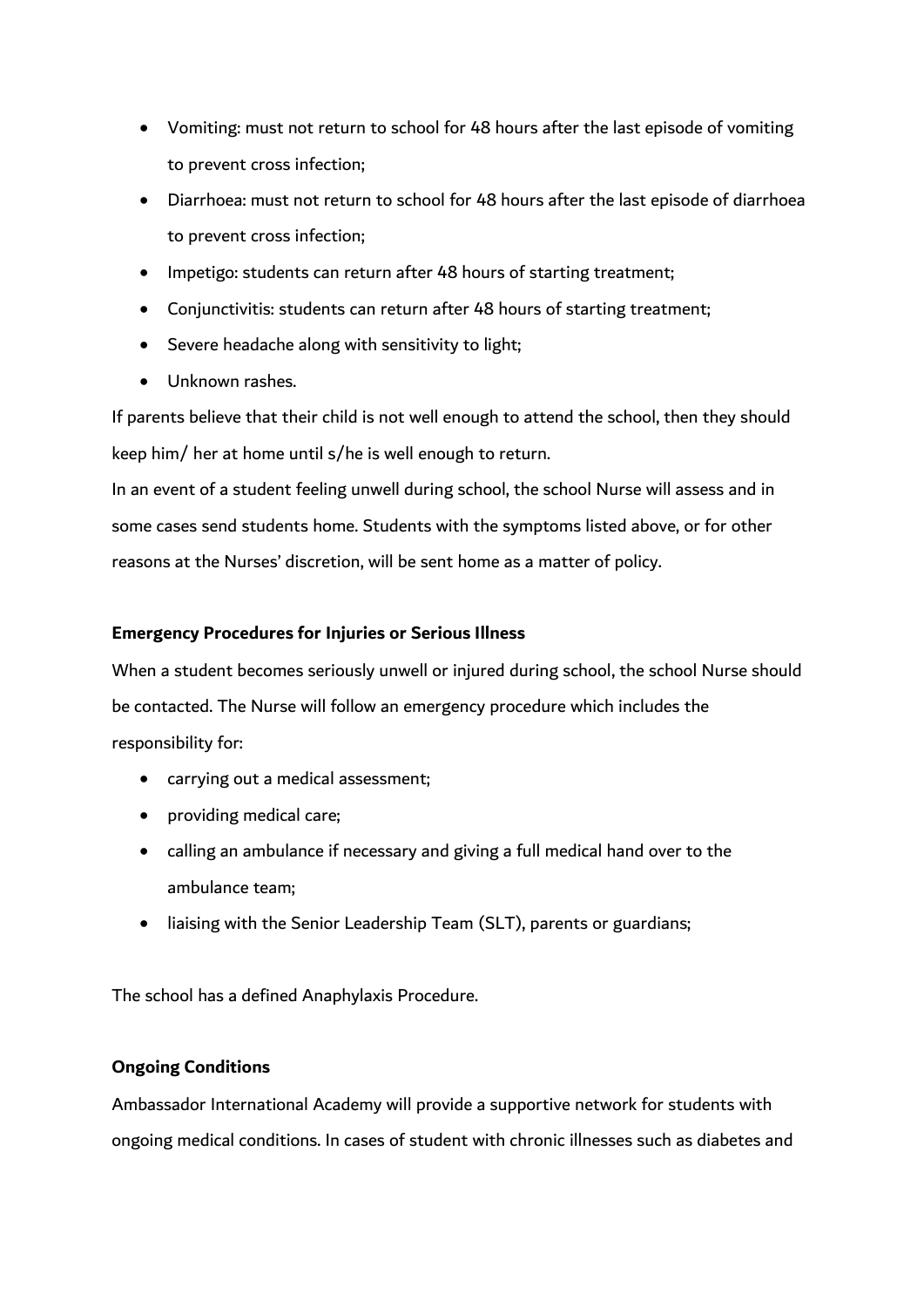asthma the school nurse will discuss the medical needs with the parents and develop an individual care plan.

#### **Health Screening of Students**

The school will participate in the annual vision screening test, growth monitoring and immunisations conducted as part of the Ministry of Education's health campaign.

#### **Caring for a Member of Staff**

Ambassador International Academy makes it a priority to care for its entire staff. Staff can report any medical concerns to the school Nurse. Advice will be provided and referrals can be made if necessary. All staff medical records will be Private and Confidential. However if the Nurse has a serious health concern about a member of staff (i.e. the issue is likely to negatively affect the staff member's ability to fulfill their professional duties) then those concerns should be reported to the Principal or the relevant Head of School.

#### **Smoking**

Smoking is not permitted anywhere on the Ambassador International Academy site. In recognition of the dangers of smoking and so as not to encourage its uptake by students, Ambassador International Academy staff are not to smoke where they can be viewed from the school.

#### **2.2 Safeguarding of Students**

Ambassador International Academy believes that it is always unacceptable for a child or young person to experience abuse of any kind. The school recognises its responsibility to safeguard the welfare of all children and young people and will commit to a practice that protects them as detailed in the Child Protection Policy.

Ambassador International Academy recognises that:

• the welfare of the child / young person is paramount;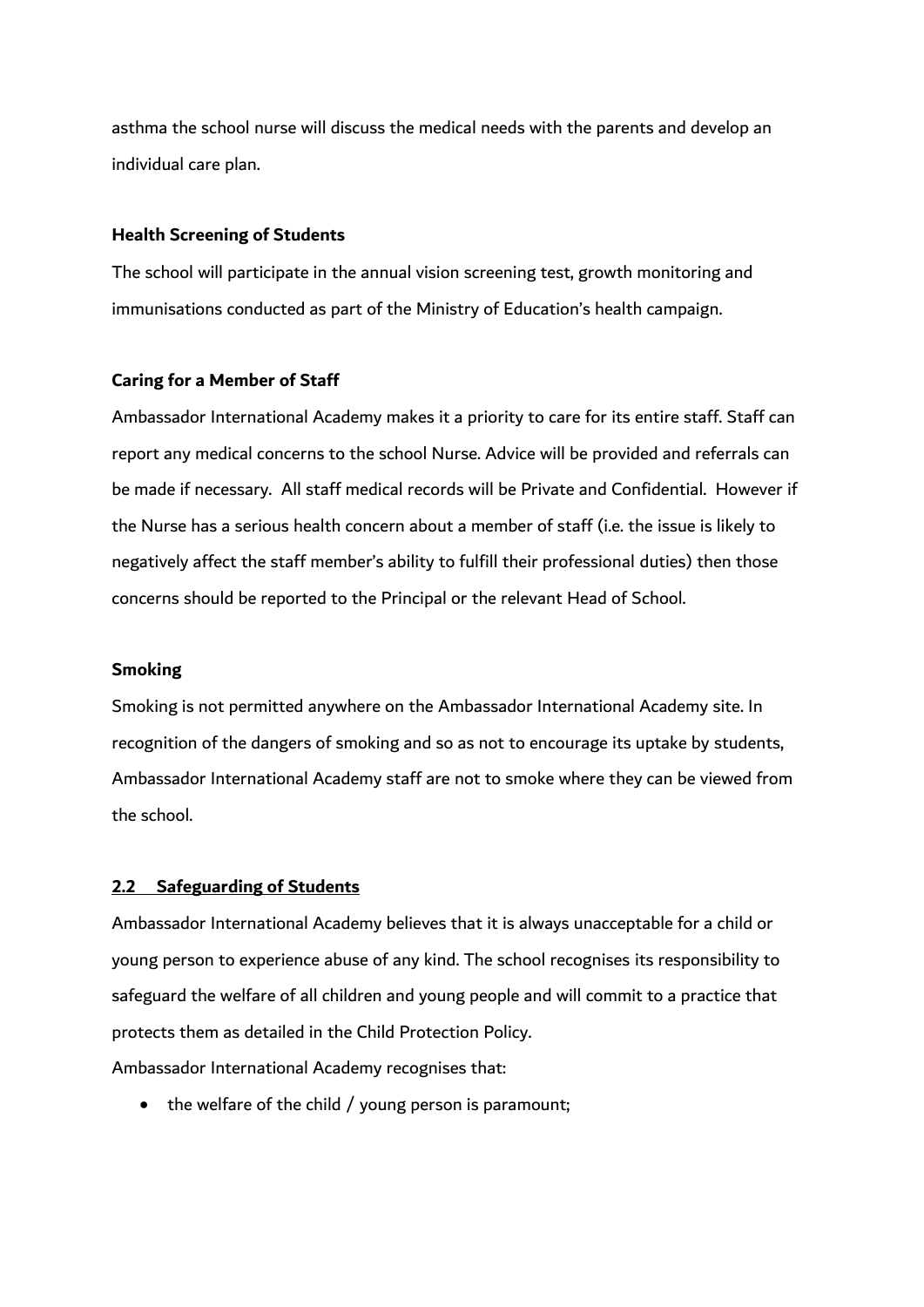- all children, regardless of age, disability, gender, racial heritage, religious belief, sexual orientation or identity have the right to equal protection from all types of harm or abuse;
- working in partnership with children, young people, their parents, carers and other agencies is essential in promoting young people's welfare.

The school will ensure that it safeguards children and young people by:

- valuing them, listening to and respecting them;
- committing to child protection and adopting child protection procedures;
- ensuring that all necessary background checks are made when recruiting staff;
- sharing information about child protection and good practice with children, parents, staff and volunteers;
- providing effective management for staff and volunteers through supervision, support and training;
- appointing SLT members as Delegated Child Protection Officers.

#### **Wearing of IDs by Adults**

All adult members of the school community wear school issued ID cards on a lanyard to access school premises. This requirement extends to parents and those responsible for collecting students at the end of the day. New parents, carers or drivers must supply a photograph to the school reception (office) staff so that a school ID card can be issued. All visitors without school issued IDs should sign in at the school's reception area and hand in their Emirates ID card; they will be given a visitor's pass. All members of the school community should challenge those people who are not wearing an identity pass.

#### **Pupils Leaving the School During the School Day**

Primary students needing to leave school before the end of the school day (e.g. for a medical appointment) should have the written permission of their parent or guardian explaining the reason or absence. All students will be signed out of school at the time of leaving by their parent / guardian.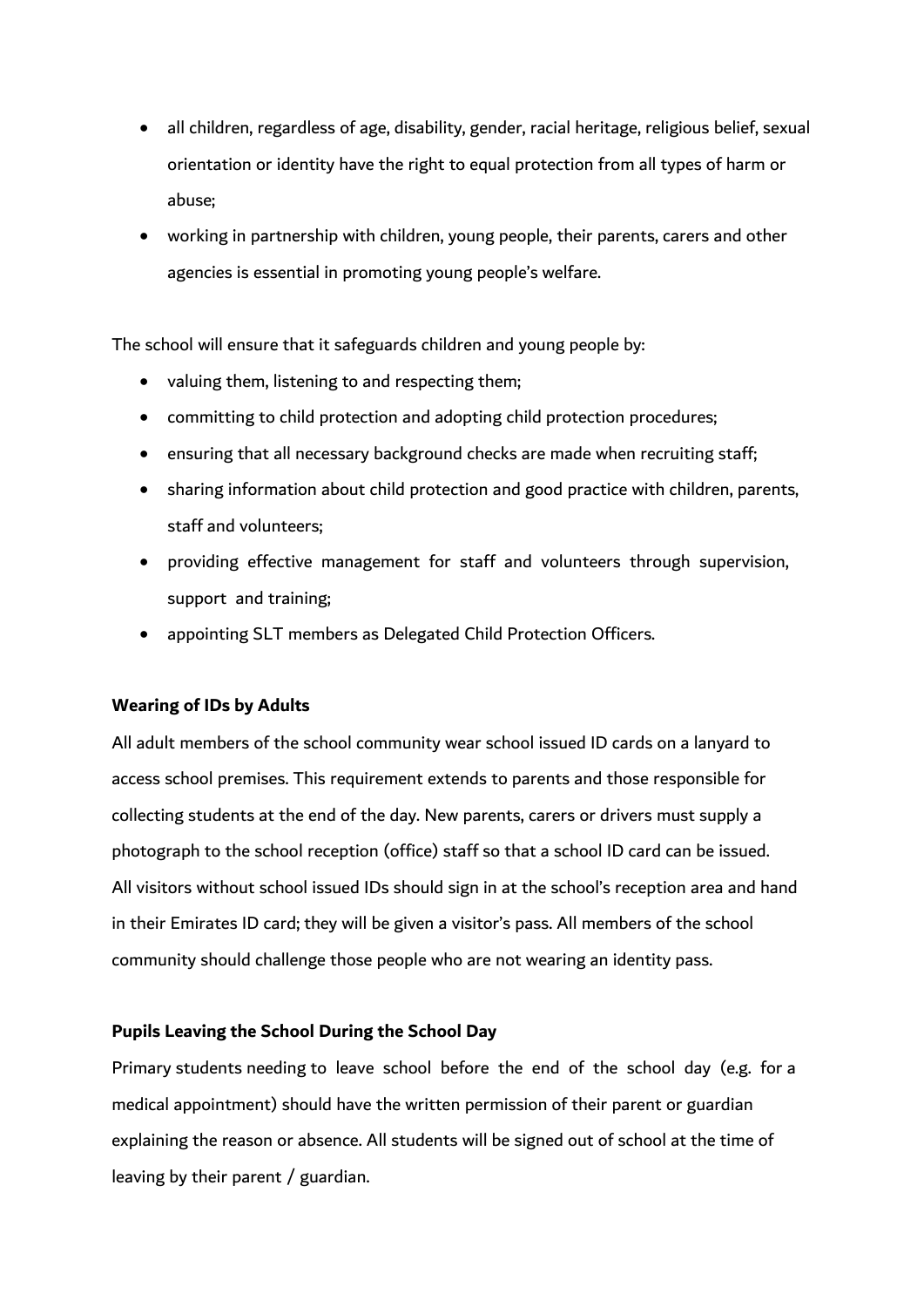### **End of Day Arrangements**

At the end of the school day:

 Primary students will be released into the supervision of a parent, an identified driver or carer or an older sibling. A record will be kept of them leaving the supervision of the class teacher.

Students who are not picked up will be placed into centralised supervision until collected. The parents of students who are regularly left at school will be contacted.

Parents will be informed of procedures for the collection of pupils following ECAs. Children of staff must not roam the school after school. They should stay with parents / in their parent's room if not attending an ECA. Younger children may attend the after school care.

### **2.3 Emergency Situations**

Ambassador International Academy believes that clear, rehearsed procedures for emergency situations will reduce the risk of injury to all personnel on site. Procedures for emergency evacuation and lockdown of the school premises will be regularly updated and distributed to all members of staff. Drills will be carried out each half term.

A defined procedure will be followed for the unforeseen closure of the school, for instance in the event of a sandstorm or flooding caused by heavy rain. The procedure covers the need to:

- inform the school community that the school will not open on a given day;
- send pupils and staff home and close the school.

The Principal makes the final decision to close the school in such circumstances and takes into account instructions and guidance provided by the KHDA.

### **Fire Prevention**

The school will abide by conditions stipulated by Dubai's Civil Defence. Arrangements will be made to monitor the condition of all fire prevention equipment on a monthly basis. The School will have a fire safety plan and evacuation diagrams up to date at all times.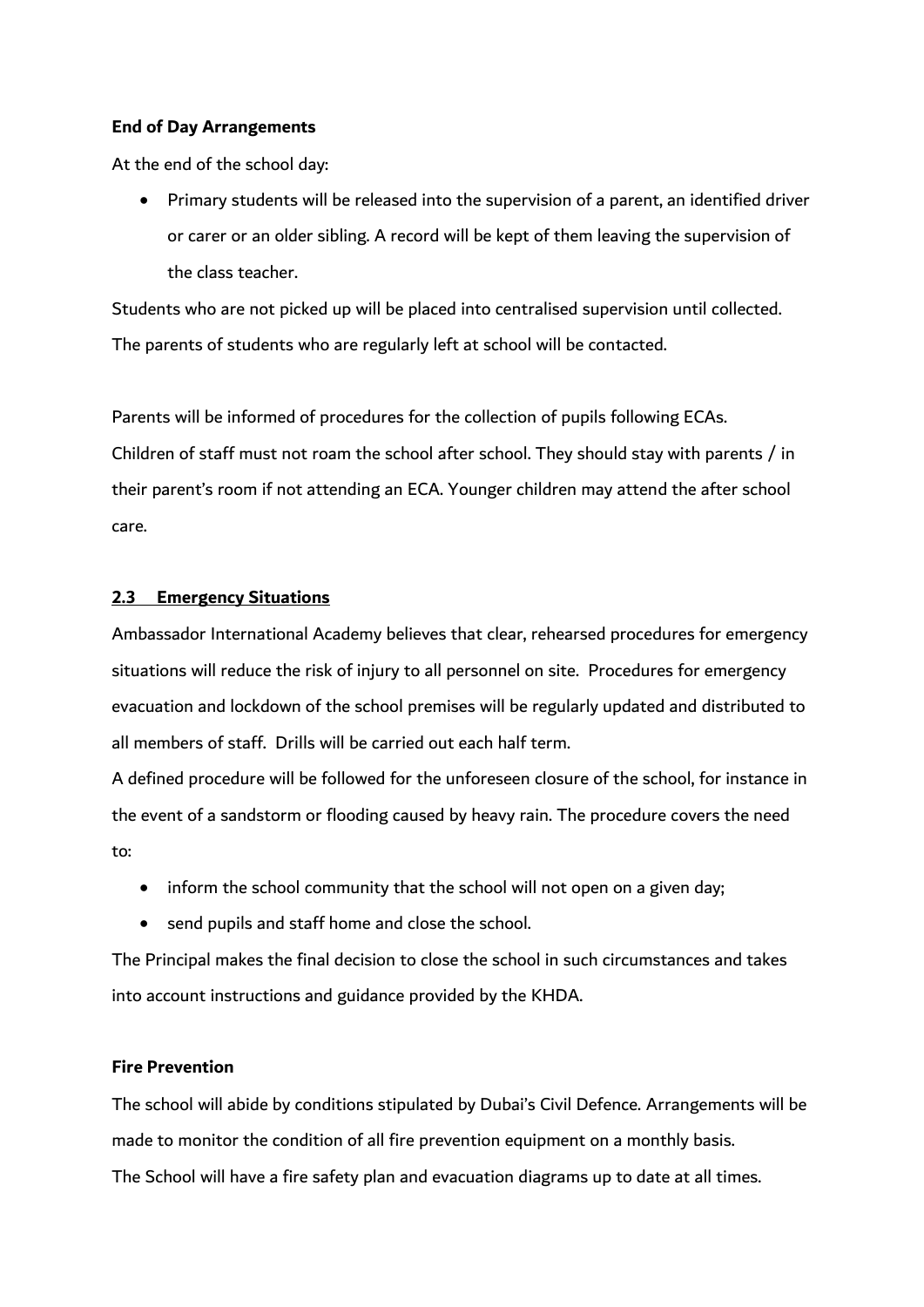#### **2.4 Site Safety**

Civil Defence inspection and certification is a requirement for any school operating in Dubai. Ambassador International Academy will cooperate with Civil Defence inspections and ensures that it meets requirements. The Facilities Manager will be effective in ensuring that school premises and equipment remain in a safe condition. They will liaise with the Health and Safety Committee in this respect.

### **2.5 Safety of Students Off-site**

Ambassador International Academy extends it responsibility for the health and safety of pupils to school activities off-site.

Ambassador International Academy extends learning outside the classroom with local and international trips and visits, as described in the Trips and Visits Policy. Additional precautions are taken when taking pupils off-site as the safety of pupils is paramount to the school.

The Trips and Visits Procedure details the:

- necessity to complete a thorough risk assessment;
- checks to be made about the reputation, safeguarding and safety standards of providers;
- ratio of adults to learners:
- the supervision of students:
- transport safety;
- communication between the trip leaders, the school and parents;
- emergency contingencies;
- First Aid provision.

Students travel off-site for sporting fixtures. Their safety is guided by the Sporting Fixtures Procedure.

### **2.6 Hire of School Facilities**

Ambassador International Academy requires all hirers of school facilities to adhere to health and safety requirements. Additionally, the Facilities Manager will ensure that: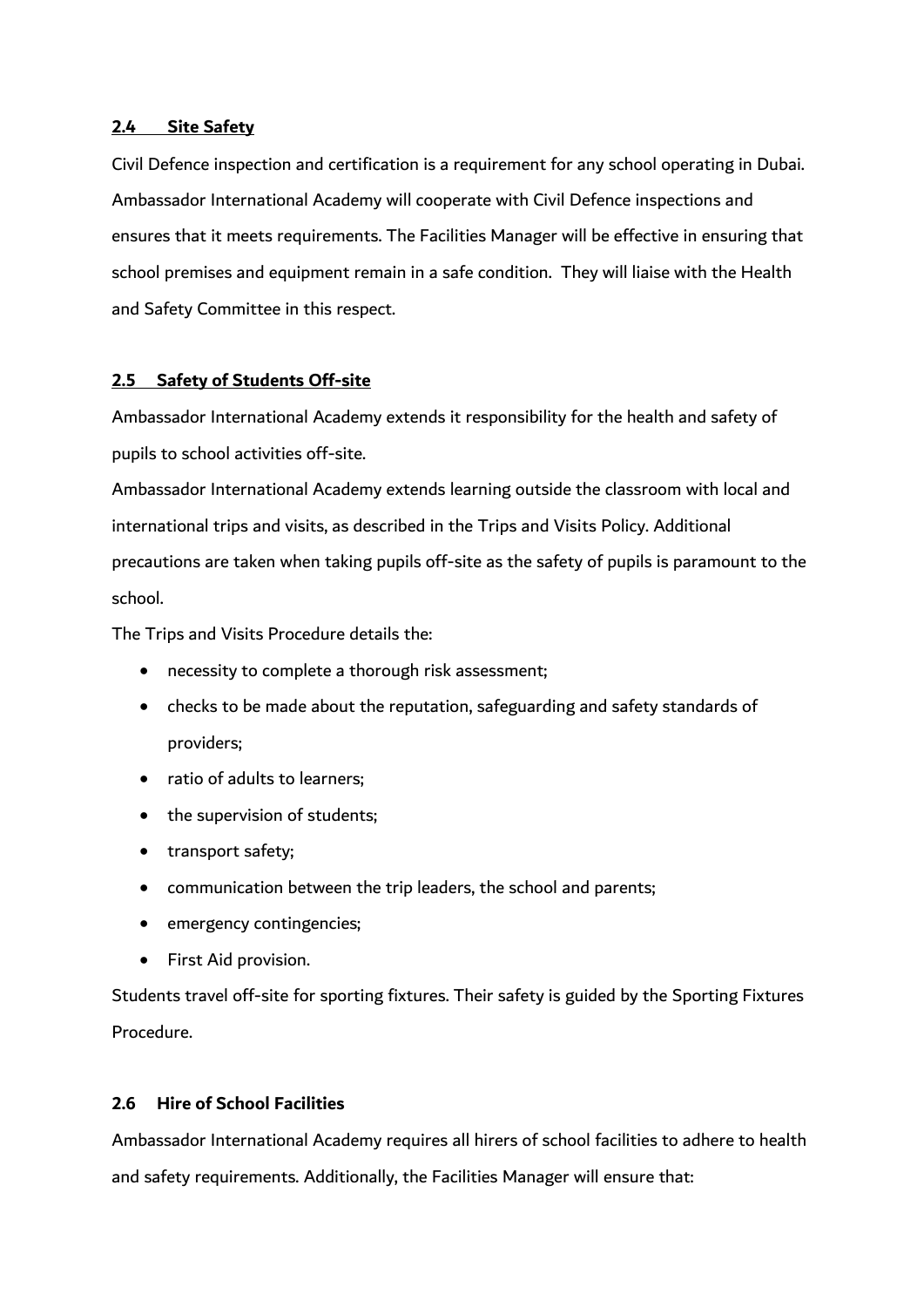- all entrances and exits are safe for the use of hirers and that all equipment made available to and used by the hirers is safe
- hirers using any equipment or facility provided by the school are familiar with its safe use and, if necessary, briefed accordingly;
- fire escape routes and exits are clearly marked for the benefit of unfamiliar users of the building;
- a site induction is held with hirers to ensure that they are aware of emergency procedures, fire alarms and assembly points;
- arrangements are made for checking the security and condition of the premises and equipment used after vacation by the hirer or their staff;
- risk assessments are carried out by hirers;
- safeguarding procedures are carried out by hirers whose activity involves young people.

# **2.7 The Control of Substances Hazardous to Health (COSHH)**

Ambassador International Academy ecognises that substances have the potential to cause ill-health and will introduce measures to identify what substances employees and pupils use or are exposed to while on site. Additionally the school will:

- prevent / control exposure (and monitor any exposure) of personal and pupils to associated health risks;
- institute proper use of controls and Personal Protective Equipment (PPE);
- ensure that controls are appropriate and tested and keep records as necessary;
- provide information, instruction and training, as appropriate / necessary, regarding all hazardous substances.

Relevant line managers will ensure that all activity involving hazardous substances has been assessed. This assessment must be formally recorded where there is a significant risk to health.

The school will make an annual review of storage and control measures for hazardous substances, to ensure that management controls are still effective.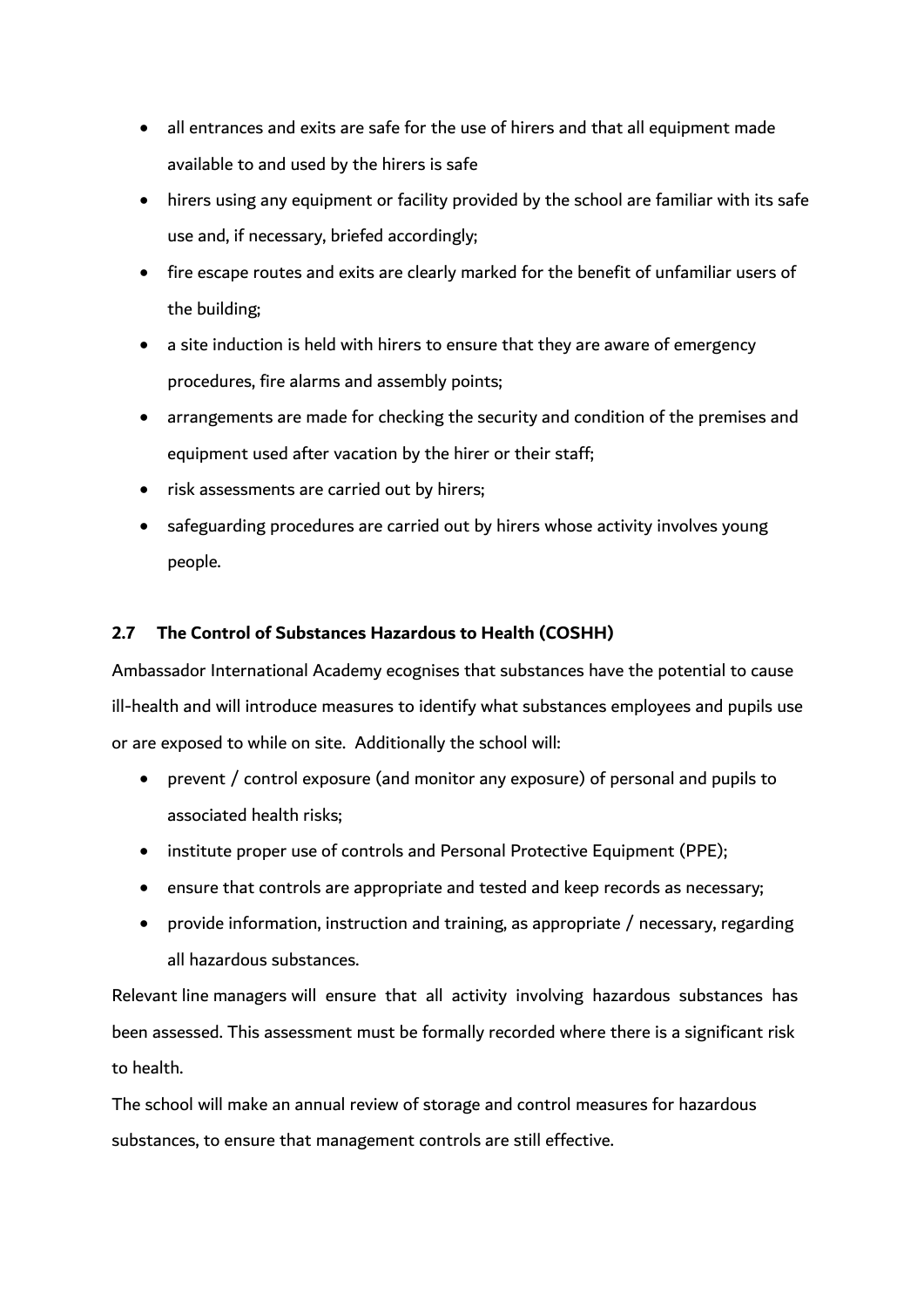Equipment installed to mitigate against the risks of working with hazardous substances (e.g. in Science laboratories) will be regularly tested and maintained.

# **3. Roles and Responsibilities**

### **Principal**

The Principal is responsible for implementing this policy within the school. In particular s/he is to ensure that the Health and Safety Committee is effective in:

- monitoring the effectiveness of the safety policy and the safe working practices described within it, revising and amending related procedures as necessary, on a regular basis;
- preparing an emergency evacuation procedure and arranging for periodic practice evacuation drills;
- making arrangements to draw the attention of all staff employed at the school to school safety policies and procedures;
- making arrangements for informing members of the school community about relevant safety procedures.

### **Facilities Manager**

The Facilities Manager has overarching responsibility for the physical school site and for support staff. S/he is to:

- take an active role in the Health and Safety Committee;
- make certain that the requirements of all relevant government health and safety codes are fulfilled;
- ensure that any reasonable stipulations which may be required by school accrediting agencies (e.g. CIS) in the area of health and safety are fulfilled;
- ensure that regular health and safety inspections are undertaken;
- take action to make good any defect in the state of repair of the buildings / site that is identified as being unsafe and make such interim arrangements as are reasonable to limit the risk entailed;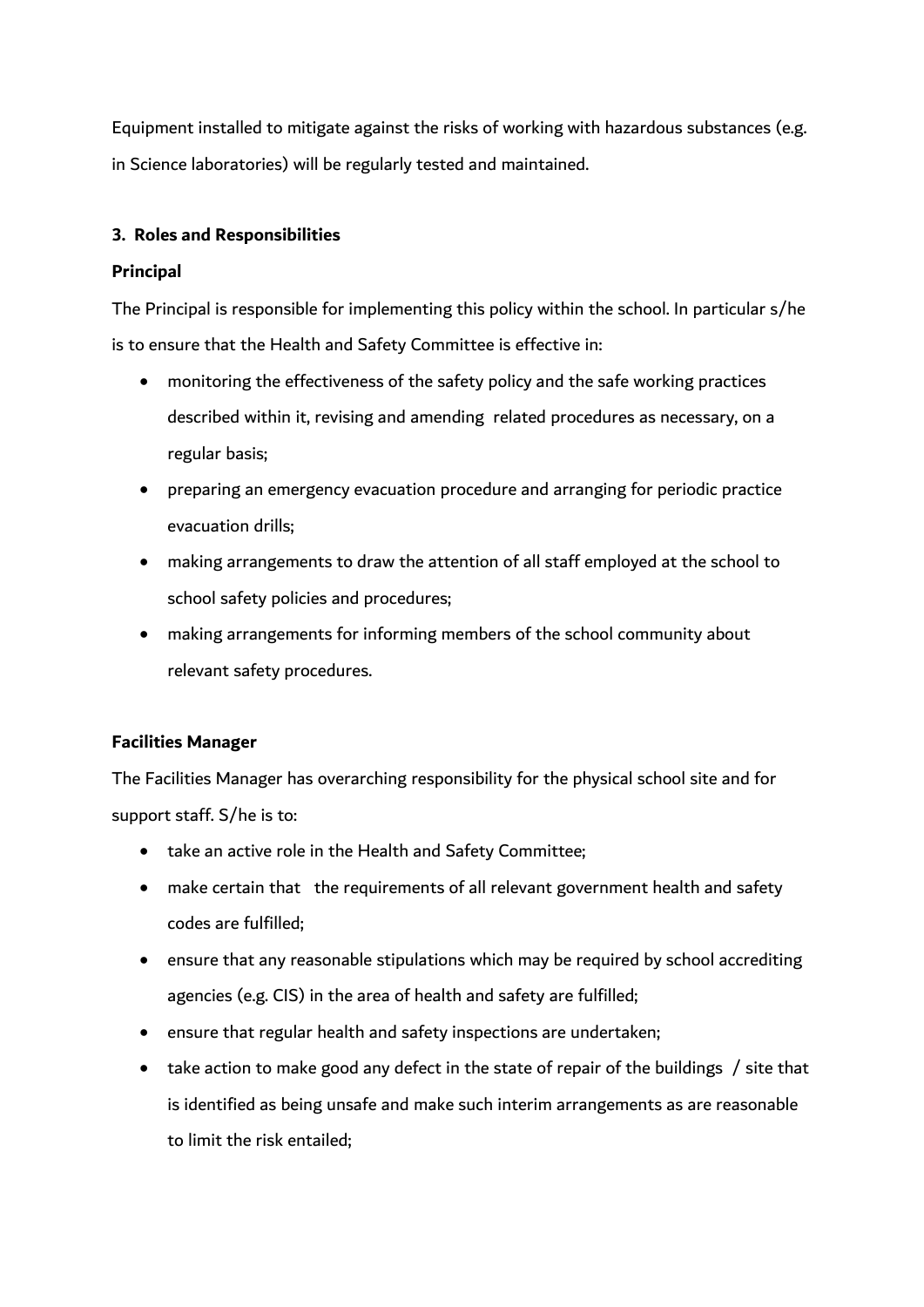- arrange for the withdrawal, repair or replacement of any item of furniture, fitting or equipment identified as being unsafe;
- monitor, within the limits of his / her expertise, the activities of contractors, hirers and other organisations present on site, as far as is reasonably practicable;
- provide for adequate instruction, information and training in safe working methods and recommend suitable 'off the job' training.

### **Line Managers**

All line managers are to:

- ensure that the day-to-day requirements regarding health and safety are met within their areas of concern;
- make certain that the associated risks are assessed / any precautions deemed necessary are implemented when any new process, operation or substance is introduced into the area of their responsibility;
- ensure that any equipment, tools or protective clothing used in their area are appropriate to that use and meet accepted safety standards;
- provide written warning notices and signs as appropriate;
- evaluate promptly and, where appropriate, take action on criticism or weaknesses in health and safety arrangements;
- provide the opportunity for discussion of health and safety arrangements within their area.

# **Academic Staff**

All academic staff are responsible for the health and safety arrangements in relation to staff, students, and volunteer helpers under their supervision. In particular, they will monitor their own work activities and take all reasonable steps to:

- exercise effective supervision over those for whom they are responsible;
- be aware of and implement safe working practices, setting a good example personally;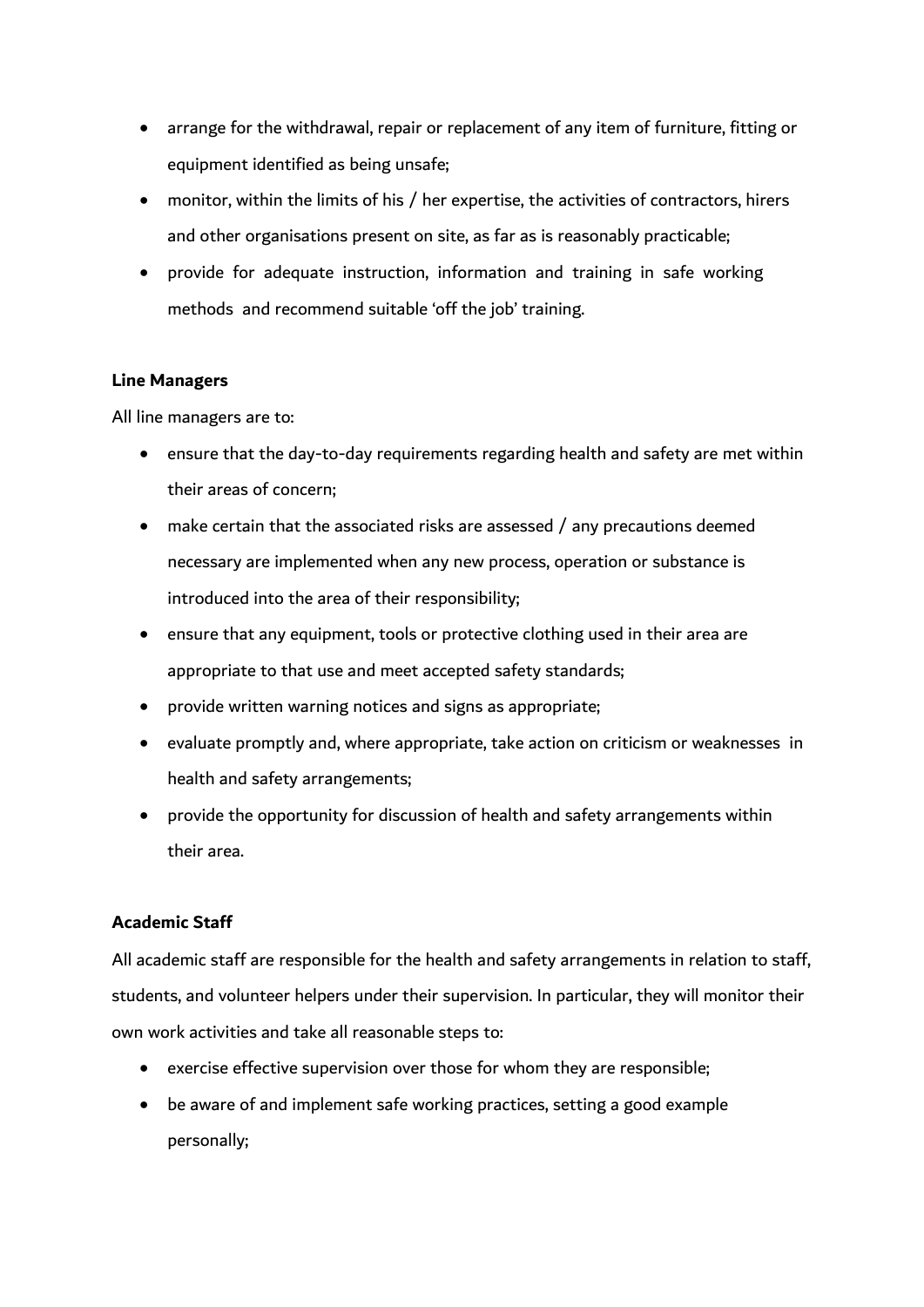- identify actual and potential hazards and introduce procedures to minimise the possibility of mishap;
- report accidents following the correct procedure.

When any member of the academic staff considers that corrective action is necessary but that action lies outside the scope of their authority, they should refer the problem to their line manager.

# **All Employees**

All employees have a responsibility to:

- take reasonable care for the health and safety of themselves and of any person who might be affected by their acts or omissions at work;
- co-operate with school leadership and managements in meeting statutory, accreditation body or school health and safety requirements;
- not interfere with or misuse anything provided in the interests of health, safety and welfare;
- make themselves aware of all safety procedures and safe working practices; when in doubt they must seek immediate clarification from their line manager;
- ensure that tools and equipment are in good condition and report any defects to the Facilities Manager;
- use protective clothing and safety equipment provided and ensure that these are kept in good condition;
- ensure that offices, general accommodation and vehicles are kept tidy;
- ensure that any accidents, whether or not an injury occurs, and potential hazards are reported.

All relevant health and safety matters must be drawn to their attention of newly appointed employees as part of their induction.

# **Students**

All students are expected, within their expertise and ability, to:

• exercise personal responsibility for the safety of themselves and their fellow pupils;